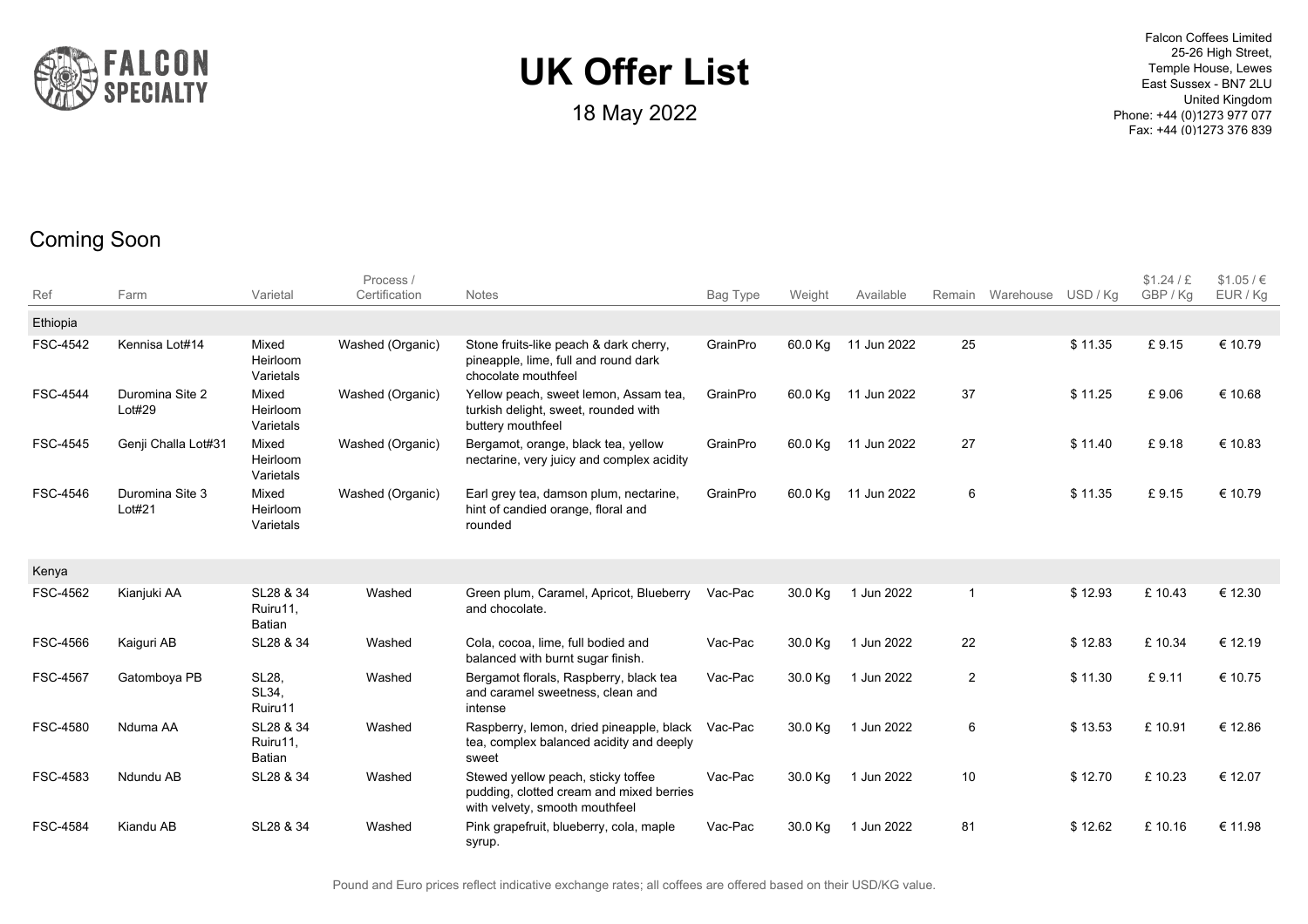

18 May 2022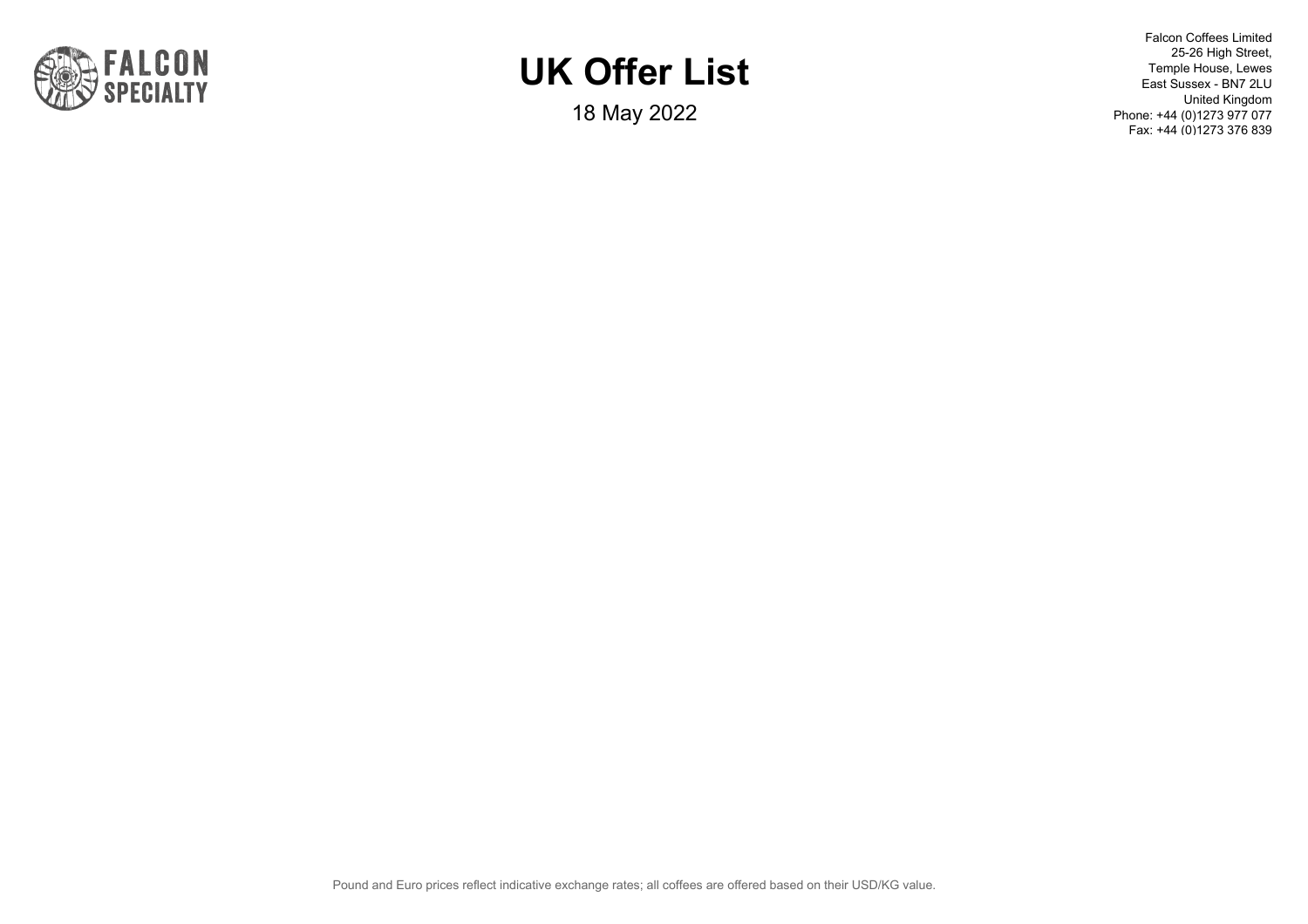

18 May 2022

Falcon Coffees Limited 25-26 High Street, Temple House, Lewes East Sussex - BN7 2LU United Kingdom Phone: +44 (0)1273 977 077 Fax: +44 (0)1273 376 839

#### Available

| Ref             | Farm                           | Varietal                             | Process /<br>Certification | <b>Notes</b>                                                               | Bag Type | Weight  | Available   |                | Remain Warehouse USD / Kg |         | \$1.24 / E<br>GBP / Kg | \$1.05 / €<br>EUR / Kg |
|-----------------|--------------------------------|--------------------------------------|----------------------------|----------------------------------------------------------------------------|----------|---------|-------------|----------------|---------------------------|---------|------------------------|------------------------|
| <b>Brazil</b>   |                                |                                      |                            |                                                                            |          |         |             |                |                           |         |                        |                        |
| FSC-4053        | Rancho Grande                  | Mundo<br><b>Novo</b>                 | Natural                    | Milk chocolate, white sugar, red fruits,<br>tangy, sweet and clean         | Grainpro | 60.0 Kg | 15 Jan 2022 | $\overline{2}$ | Vollers UK                | \$6.85  | £5.52                  | € 6.51                 |
| <b>FSC-4056</b> | Fazenda Zaroca                 | Mundo<br>Novo                        | Natural                    | Plum and orange with dark chocolate<br>and an almond brittle finish        | Grainpro | 60.0 Kg | 24 Feb 2022 | -1             | Vollers UK                | \$6.85  | £5.52                  | € 6.51                 |
| <b>FSC-4178</b> | Rancho Grande -<br>Manga Larga | Yellow<br>Catuai                     | Natural                    | Raspberry, plum and strawberry with a<br>smooth creamy dark chocolate body | Grainpro | 60.0 Kg | 18 Jan 2022 | $\mathbf 1$    | Vollers UK                | \$7.95  | £6.41                  | € 7.56                 |
| FSC-4236        | Rancho Grande -<br>Manga Larga | Topazio                              | Natural                    | Pineapple and mango with notes of rum<br>and a rich cacao finish           | Grainpro | 60.0 Kg | 18 Jan 2022 | 13             | <b>Vollers UK</b>         | \$7.95  | £6.41                  | € 7.56                 |
| FSC-4237        | Rancho Grande                  | Mundo<br>Novo                        | Natural                    | Tropical fruit juice which notes of<br>tamarind, rum and dark chocolate    | Grainpro | 60.0 Kg | 18 Jan 2022 |                | <b>Vollers UK</b>         | \$7.95  | £6.41                  | € 7.56                 |
| FSC-4389        | Fazenda Mundo Novo             | Yellow<br>Bourbon &<br>Mundo<br>Novo | Natural                    | Peach, orange, caramel, milk chocolate<br>and hazelnut.                    | GrainPro | 30.0 Kg | 4 Feb 2022  | 6              | Vollers UK                | \$11.32 | £9.11                  | € 10.75                |
| <b>FSC-4486</b> | Castanhas Do Brazil            | Mixed                                | Natural                    | Plum, cherry and hazelnut with a dark<br>chocolate finish                  | GrainPro | 60.0 Kg | 16 May 2022 | 30             | Vollers UK                | \$6.40  | £5.15                  | € 6.08                 |
| FSC-4532        | <b>Montenari Estate</b>        | Yellow<br>Catuai                     | Natural (RFA)              | Green apple and raisin with hazelnut and<br>milk chocolate                 | Grainpro | 60.0 Kg | 6 Jul 2022  | 11             | <b>Vollers UK</b>         | \$7.20  | £5.81                  | € 6.85                 |
| FSC-4883        | Fazenda Lacador                | Mixed                                | Natural (UTZ)              | Red cherry and orange with milk<br>chocolate and hazelnut                  | Grainpro | 59.0 Kg | 25 Apr 2022 | 120            | <b>Vollers UK</b>         | \$7.20  | £5.81                  | € 6.85                 |
| Colombia        |                                |                                      |                            |                                                                            |          |         |             |                |                           |         |                        |                        |
| <b>FSC-3397</b> | La Colombia                    | Geisha                               | Honey                      | Rose water, earl grey tea, fleshy stone<br>fruits with a smooth honey body | Vac-Pac  | 20.0 Kg | 25 Apr 2021 | 3              | Vollers UK                | \$20.00 | £16.11                 | € 19.00                |
| FSC-3946        | Café y Proceso                 | Bourbon                              | Washed                     | Mango and passion fruit with with a<br>heavy creamy dark chocolate body    | Grainpro | 35.0 Kg | 16 Sep 2021 | $\overline{2}$ | Vollers UK                | \$13.25 | £10.68                 | € 12.59                |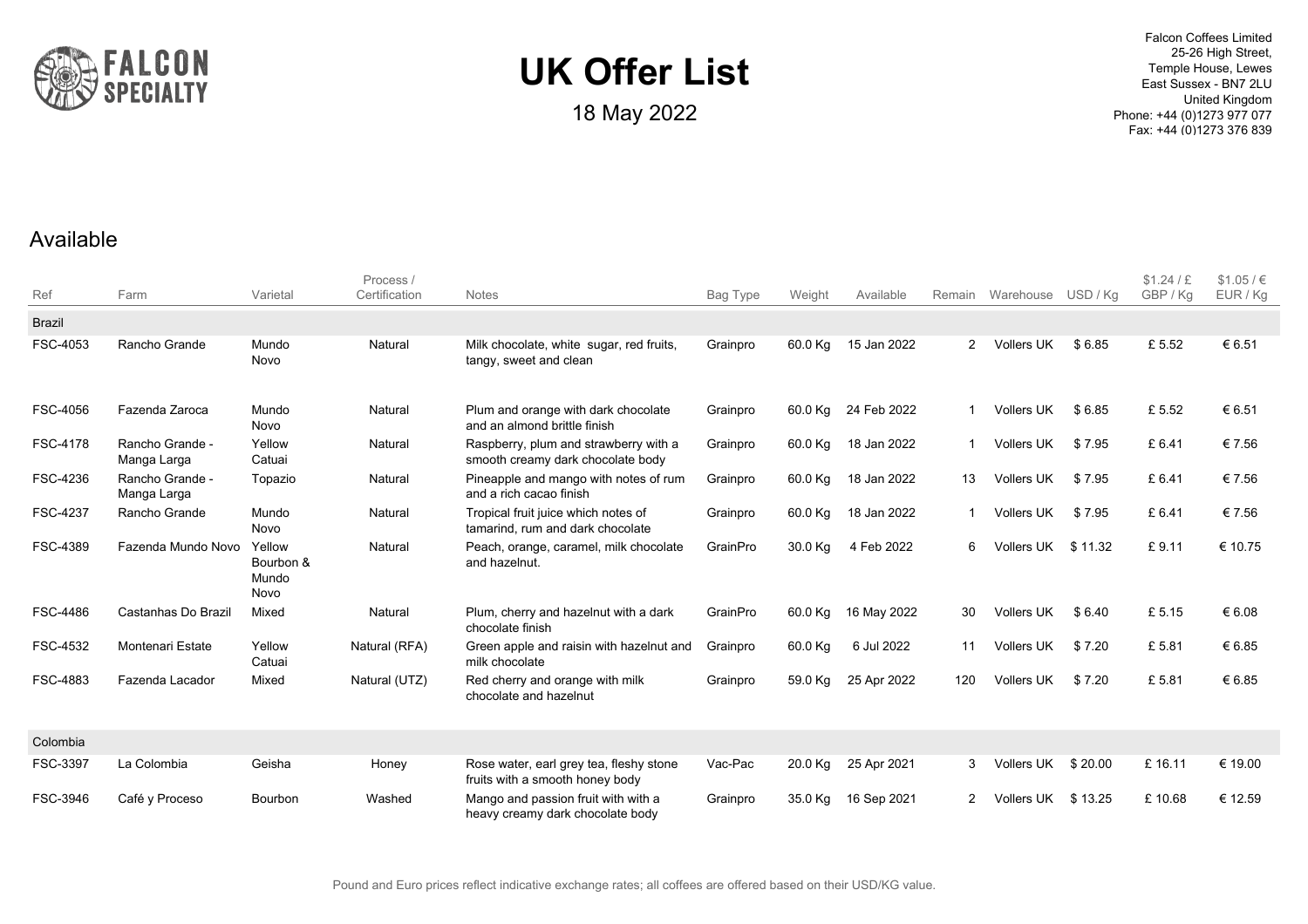

| FSC-4129        | <b>Miller Pesay</b>           | Typica,<br>Bourbon &<br>Caturra | Washed                            | tangerine and blackcurrant with lemon<br>and black tea with a velvet smooth<br>buttery body | Grainpro | 35.0 Kg | 17 Nov 2021 | 3  | Vollers UK         | \$9.05 | £7.30   | € 8.61  |
|-----------------|-------------------------------|---------------------------------|-----------------------------------|---------------------------------------------------------------------------------------------|----------|---------|-------------|----|--------------------|--------|---------|---------|
| FSC-4146        | Piendamo Lot 1                | Mixed                           | Washed                            | Blood orange, toffee and rich dark<br>chocolate                                             | Grainpro | 70.0 Kg | 28 Jan 2022 | 15 | Vollers UK         | \$8.95 | £7.21   | € 8.51  |
| FSC-4161        | Diego Andrés Oidor            | Caturra,<br>Colombia,<br>Tabi   | Washed                            | Orange and lime marmalade with vibrant<br>acidity and candied walnuts                       | Grainpro | 35.0 Kg | 8 Dec 2021  | 19 | Vollers UK         | \$9.18 | £7.39   | € 8.71  |
| FSC-4163        | Noe Campo                     | Caturra,<br>Tabi,<br>Colombia   | Washed                            | Apricot, zesty orange and note of mango<br>with a creamy dark chocolate finish              | Grainpro | 35.0 Kg | 8 Dec 2021  | -1 | Vollers UK         | \$9.59 | £7.73   | € 9.11  |
| FSC-4165        | Inza - Asorcafe               | Mixed                           | Washed                            | Raspberry and peach with hints of blood<br>orange acidity and a smooth toffee finish        | Grainpro | 70.0 Kg | 8 Dec 2021  | 8  | Vollers UK         | \$9.03 | £7.28   | € 8.59  |
| FSC-4352        | Piendamo Lot 2                | Mixed                           | Washed                            | Apricot, red apple, black tea, maple<br>syrup, lemonade                                     | Grainpro | 35.0 Kg | 28 Jan 2022 | 6  | Vollers UK         | \$9.50 | £7.66   | €9.03   |
| <b>FSC-4357</b> | Adriano Pillimue              | Caturra                         | Washed                            | Cherry, pineapple, toffee and dark<br>chocolate                                             | Grainpro | 35.0 Kg | 28 Jan 2022 | 6  | Vollers UK \$10.10 |        | £8.14   | € 9.59  |
| FSC-4363        | Guapacha NEW                  | Castillo                        | Natural                           | Strawberry, papaya and blueberries with<br>vanilla custard and cacao                        | Grainpro | 35.0 Kg | 28 Jan 2022 | 13 | Vollers UK \$13.62 |        | £10.98  | € 12.95 |
| FSC-4366        | Siracusa: NEW                 | Castillo                        | Anaerobic Natural                 | Passion fruit, mango and bubble gum<br>with a creamy lactic dark chocolate body             | Grainpro | 35.0 Kg | 28 Jan 2022 | 24 | Vollers UK \$13.82 |        | £11.14  | € 13.13 |
| FSC-4368        | Jorge Rojas                   | Pink<br><b>Bourbon</b>          | Washed                            | Pink lemonade, peach soda, kiwi with a<br>chocolate toffee body                             | Vac-Pac  | 24.0 Kg | 28 Jan 2022 | 2  | Vollers UK \$30.42 |        | £ 24.51 | € 28.91 |
| FSC-4369        | Jorge Rojas                   | Gesha                           | Washed                            | Crisp green apple with peach and back<br>tea and a creamy floral honey finish               | Vac-Pac  | 24.0 Kg | 28 Jan 2022 | 5  | Vollers UK \$34.39 |        | £ 27.71 | € 32.68 |
| FSC-4371        | Anserma                       | Castillo                        | Natural                           | Blackberry and stewed fruit with a rich<br>toffee body and spiced rum finish                | Vac-Pac  | 18.0 Kg | 28 Jan 2022 | 1  | Vollers UK \$25.46 |        | £ 20.52 | € 24.20 |
| FSC-4469        | Diego Samuel<br>Bermudez: NEW | Pink<br><b>Bourbon</b>          | Extended fermentation<br>- Washed | Peach, orange blossom with pineapple<br>and ginger beer                                     | Vac-Pac  | 24.0 Kg | 22 Mar 2022 | 5. | Vollers UK \$23.42 |        | £18.87  | € 22.25 |
| FSC-4470        | Diego Samuel<br>Bermudez: NEW | Castillo                        | Washed                            | Bubble gum and rhubarb with vanilla<br>custard and cream soda                               | Vac-Pac  | 24.0 Kg | 22 Mar 2022 | -1 | Vollers UK \$23.42 |        | £18.87  | € 22.25 |
| <b>FSC-4477</b> | Jose Mario Rivera             |                                 | Washed                            | Lemon and red plum with dark chocolate<br>and spiced toffee                                 | GrainPro | 35.0 Kg | 22 Mar 2022 | 10 | Vollers UK         | \$9.95 | £8.01   | €9.45   |
| <b>FSC-4478</b> | Magdalena Ossa                | Caturra &<br>Colombia           | Washed                            | Blood orange, sweet lemon with black<br>tea and honey                                       | GrainPro | 35.0 Kg | 22 Mar 2022 | 5  | Vollers UK \$10.45 |        | £8.42   | € 9.93  |
| FSC-4479        | Edimer Penna                  | Caturra                         | Washed                            | Apple, juicy plum with marzipan and dark<br>chocolate                                       | Bags     | 35.0 Kg | 22 Mar 2022 | 2  | Vollers UK \$10.15 |        | £8.17   | € 9.64  |
| <b>FSC-4480</b> | Giovany Lizcano               | Caturra,<br>Tabi &<br>Castillo  | Washed                            | Red grape and lime with black pepper<br>and milk chocolate                                  | GrainPro | 35.0 Kg | 22 Mar 2022 | -1 | Vollers UK         | \$9.95 | £8.01   | € 9.45  |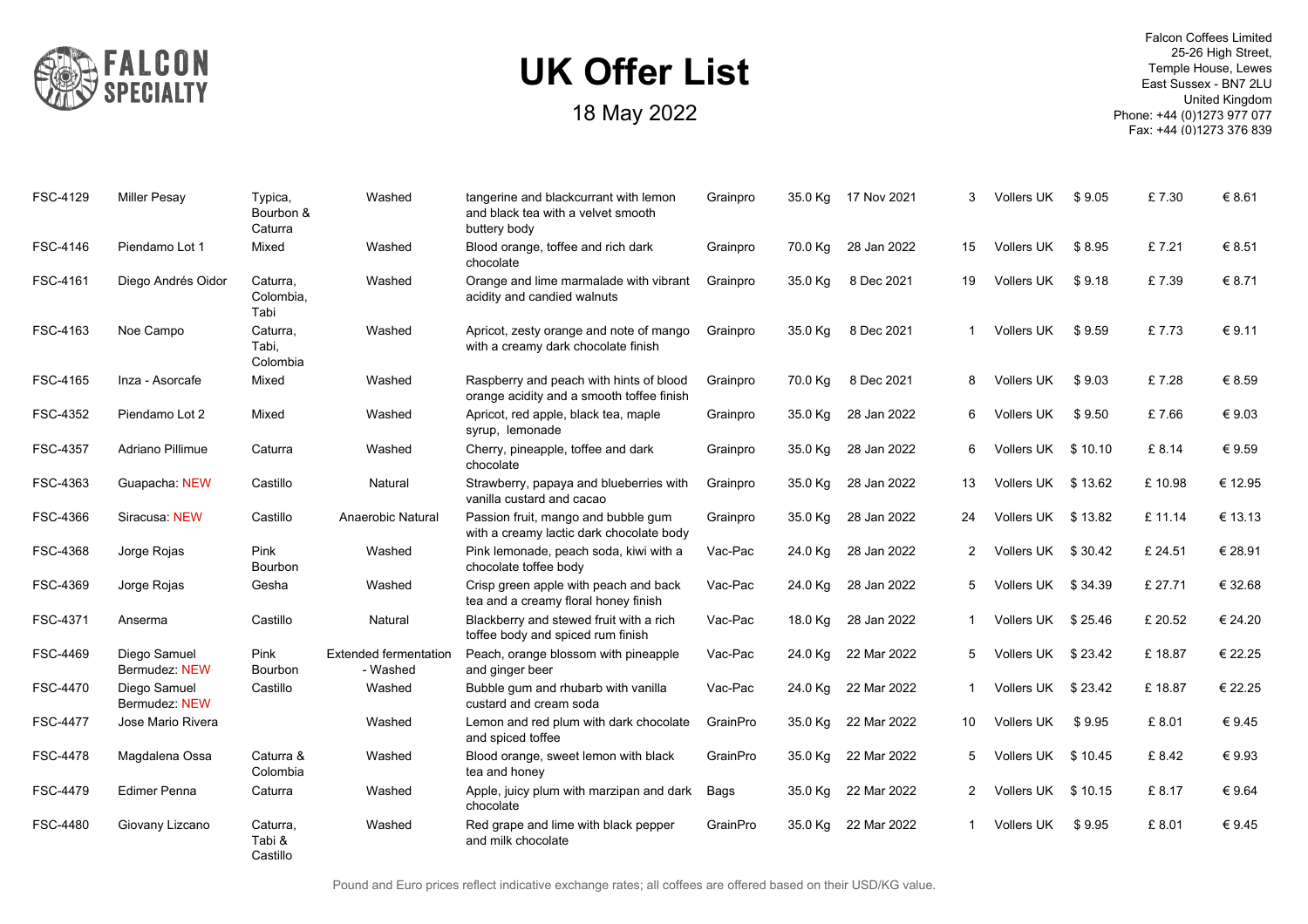

| <b>FSC-4482</b>   | El Agrado: NEW                           | Castillo                          | Natural                   | Passion fruit, pineapple and rum with<br>brown sugar and a rich dark chocolate<br>finish                                                               | GrainPro | 35.0 Kg | 22 Mar 2022 | 6            | Vollers UK \$13.97 |         | £11.26  | € 13.28 |
|-------------------|------------------------------------------|-----------------------------------|---------------------------|--------------------------------------------------------------------------------------------------------------------------------------------------------|----------|---------|-------------|--------------|--------------------|---------|---------|---------|
| <b>FSC-4484</b>   | San Lorenzo                              | Castillo,<br>caturra,<br>Colombia | Washed                    | Orange and lemon with caramel,<br>hazelnut and dark chocolate                                                                                          | GrainPro | 70.0 Kg | 22 Mar 2022 | 10           | <b>Vollers UK</b>  | \$9.60  | £7.73   | € 9.11  |
| Costa Rica        |                                          |                                   |                           |                                                                                                                                                        |          |         |             |              |                    |         |         |         |
| FSC-3203          | Cordillera del Fuego 1                   | Catuai &<br>Caturra               | Anaerobic Natural         | Stone fruits, cherry and red berries,<br>layers of dark chocolate, nutmeg and<br>apple pie. Tangy acidity and sweet cup                                | GrainPro | 35.0 Kg | 4 Aug 2021  | $1 \quad$    | Vollers UK \$22.86 |         | £18.42  | € 21.72 |
| FSC-3204          | Cordillera del Fuego 2                   | Catuai &<br>Caturra               | Anaerobic Semi-<br>washed | Apricot, blackberry and `                                                                                                                              | GrainPro | 35.0 Kg | 4 Aug 2021  | 3            | Vollers UK \$22.86 |         | £18.42  | € 21.72 |
| FSC-3699          | Los Cipreses                             | Geisha                            | Natural                   | Pineapple, black cherry and red apple,<br>vanilla, cinnamon and notes of raspberry<br>biscuit and green tea. A nice malic acidity<br>and a long finish | Vac-Pac  | 30.0 Kg | 4 Aug 2021  | 5            | Vollers UK         | \$29.70 | £ 23.93 | € 28.22 |
| <b>East Timor</b> |                                          |                                   |                           |                                                                                                                                                        |          |         |             |              |                    |         |         |         |
| FSC-4185          | <b>Lacau Farmers</b><br>Community NEW    | Typica,<br>Timor<br>Hybrid        | Washed (Organic)          | Apple, orange, lemongrass, caramel,<br>milk chocolate, bright, buttery                                                                                 | Grainpro | 30.0 Kg | 22 Feb 2022 | 77           | Vollers UK         | \$8.12  | £ 6.54  | € 7.71  |
| FSC-4186          | Sabelo Farmers<br>Community: NEW         | Typica,<br>Timor<br>Hybrid        | Washed (Organic)          | Cherry, almond, toffee, cranberry,<br>tamarind, balanced and full bodied                                                                               | Grainpro | 30.0 Kg | 22 Feb 2022 | 8            | Vollers UK         | \$9.32  | £7.51   | € 8.86  |
| <b>FSC-4187</b>   | <b>Mautilo Farmers</b><br>Community: NEW | Typica,<br>Timor<br>Hybrid        | Washed (Organic)          | Orange, lemon, nutty, caramel, milk<br>chocolate                                                                                                       | Grainpro | 30.0 Kg | 22 Feb 2022 | 40           | Vollers UK         | \$8.95  | £7.21   | € 8.51  |
| El Salvador       |                                          |                                   |                           |                                                                                                                                                        |          |         |             |              |                    |         |         |         |
| FSC-3743          | Grupo Renacer                            | Mixed                             | Washed                    | Peach and bergamot with redcurrant and<br>a smooth buttery body                                                                                        | Grainpro | 34.5 Kg | 26 Sep 2021 | $\mathbf{1}$ | Vollers UK         | \$9.95  | £8.01   | €9.45   |
| FSC-4281          | Los Angeles                              | Pacamara                          | Washed                    | Apricot, cherry and jasmine with dark<br>chocolate with a sweet toffee body                                                                            | Grainpro | 34.5 Kg | 26 Nov 2021 | 1            | <b>Vollers UK</b>  | \$9.97  | £8.03   | € 9.47  |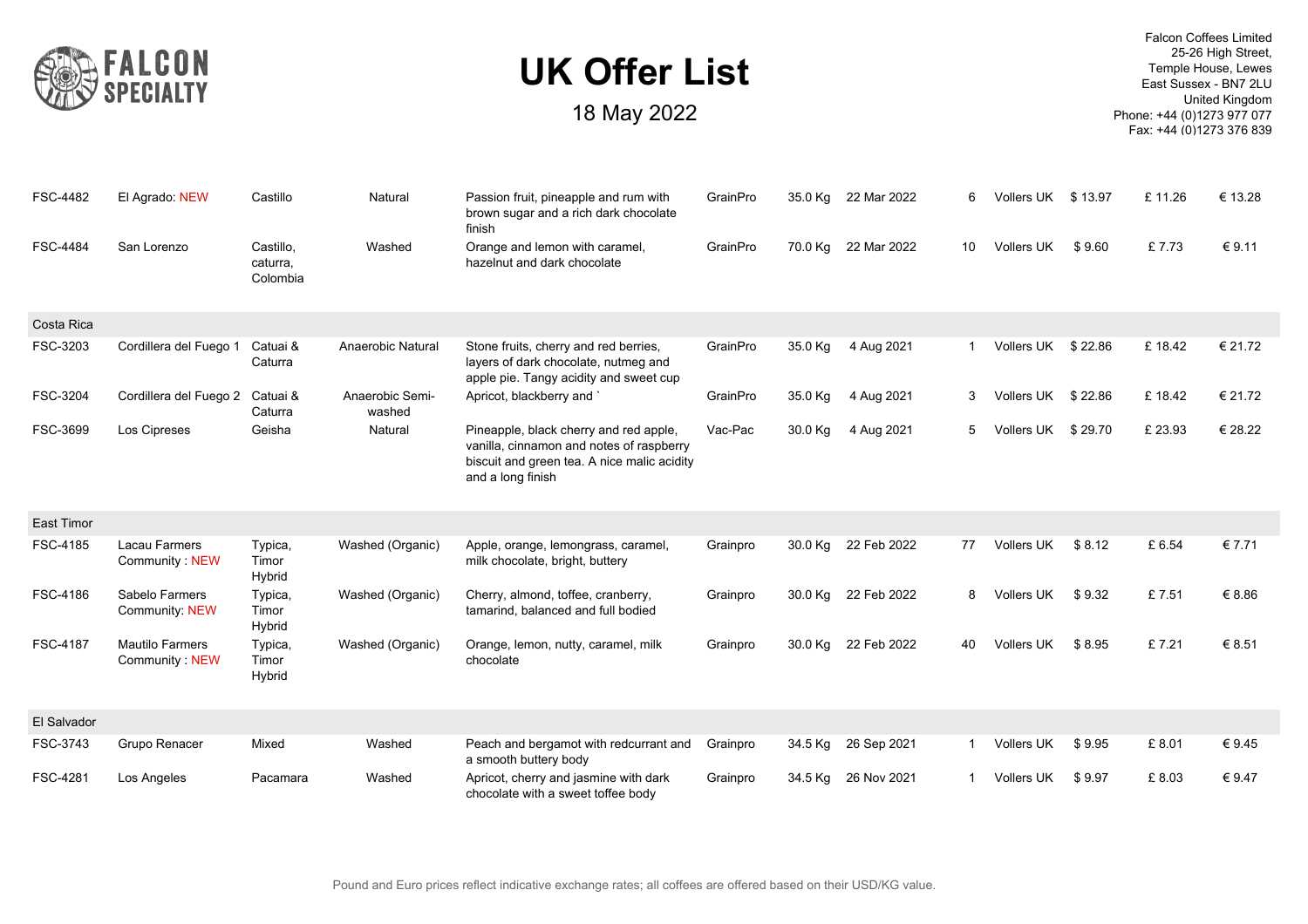

18 May 2022

| Ethiopia        |                          |                                       |                   |                                                                                                                   |          |         |                     |              |                    |         |       |         |
|-----------------|--------------------------|---------------------------------------|-------------------|-------------------------------------------------------------------------------------------------------------------|----------|---------|---------------------|--------------|--------------------|---------|-------|---------|
| FSC-3372        | Buriso Dambi Lot#1       | Mixed<br>Heirloom<br>Varietals        | Natural           | Yellow Peach, red berries, honey<br>sweetness, long milk chocolate finish<br>floral and velvety                   | GrainPro | 60.0 Kg | 22 Jul 2021         | 2            | Vollers UK \$10.61 |         | £8.54 | € 10.08 |
| FSC-3377        | Buriso Dambi Lot#2       | Mixed<br>Heirloom<br>Varietals        | Natural           | Jasmine floral, earl grey tea, vanilla,<br>stone fruit and dark chocolate with<br>delicate silky creamy mouthfeel | GrainPro | 60.0 Kg | 22 Jul 2021         | 5            | Vollers UK \$10.61 |         | £8.54 | € 10.08 |
| FSC-3602        | Haro                     | Mixed<br>Heirloom<br>Varietals        | Natural           | Strawberry and blueberry, pineapple,<br>vanilla and caramel sweetness, rich<br>coating milk chocolate mouthfeel   | GrainPro |         | 60.0 Kg 14 Sep 2021 | 5            | Vollers UK \$10.88 |         | £8.78 | € 10.35 |
| Guatemala       |                          |                                       |                   |                                                                                                                   |          |         |                     |              |                    |         |       |         |
| FSC-3556        | Farms of Antigua #2      | Bourbon &<br>Catuaí                   | Washed            | Delicate lavender floral, cashews,<br>intense stone fruit, pistachio, meringue,<br>long tropical fruit finish     | GrainPro | 69.0 Kg | 4 Sep 2021          |              | <b>Vollers UK</b>  | \$9.09  | £7.32 | € 8.63  |
| FSC-3680        | El Patio                 | Caturra,<br>Bourbon &<br>San<br>Ramon | Washed            | Black currant juice, lemon, hints of<br>tamarind spice with subtle tomato like<br>acidity, with round full body   | GrainPro | 69.0 Kg | 5 Aug 2021          | 8            | Vollers UK \$10.17 |         | £8.19 | €9.66   |
| FSC-3781        | Jacinto Lopez            | Caturra                               | Washed            | Coffee pulp, strawberry, golden Rhum,<br>tamarind spicy, with long dark chocolate<br>aftertaste                   | GrainPro | 69.0 Kg | 8 Aug 2021          | 8            | Vollers UK \$10.44 |         | £8.42 | €9.93   |
| <b>FSC-4574</b> | La Benedicion #3         | Caturra,<br>Bourbon &<br>Catuai       | Washed            | Tangerine, turkish delight, Assam tea,<br>nutella, very sweet and sticky                                          | GrainPro | 69.0 Kg | 11 Mar 2022         | $\mathbf{2}$ | <b>Vollers UK</b>  | \$9.11  | £7.34 | € 8.65  |
| Honduras        |                          |                                       |                   |                                                                                                                   |          |         |                     |              |                    |         |       |         |
| FSC-3823        | Nely Suyapa<br>Orellanas | <b>IHCAFE</b><br>90                   | Natural (Organic) | Pineapple and raspberry with notes of<br>vanilla and a smooth caramel milk<br>chocolate body                      | Grainpro |         | 34.5 Kg 10 Sep 2021 | $2^{\circ}$  | Vollers UK         | \$9.56  | £7.71 | €9.09   |
| FSC-4039        | José Danilo Fuentes      | <b>IHCAFE</b><br>90                   | Washed (Organic)  | Apple and lemon with a hint of floral and<br>creamy honey finish                                                  | Grainpro | 34.5 Kg | 12 Dec 2021         | 21           | <b>Vollers UK</b>  | \$8.52  | £6.86 | € 8.09  |
| FSC-4041        | Pedro Joel Fiallos       | Parainem<br>a                         | Natural (Organic) | Sweet juicy Orange and red currant jelly<br>and peach ice tea                                                     | Grainpro | 34.5 Kg | 12 Dec 2021         |              | Vollers UK         | \$10.31 | £8.31 | €9.80   |
| FSC-4043        | Maria Melva<br>Rodriguez | Lempira                               | Natural (Organic) | Honeydew melon, raspberry and banana<br>with a smooth caramel finish                                              | Grainpro | 34.5 Kg | 12 Dec 2021         | 14           | Vollers UK         | \$9.18  | £7.39 | € 8.71  |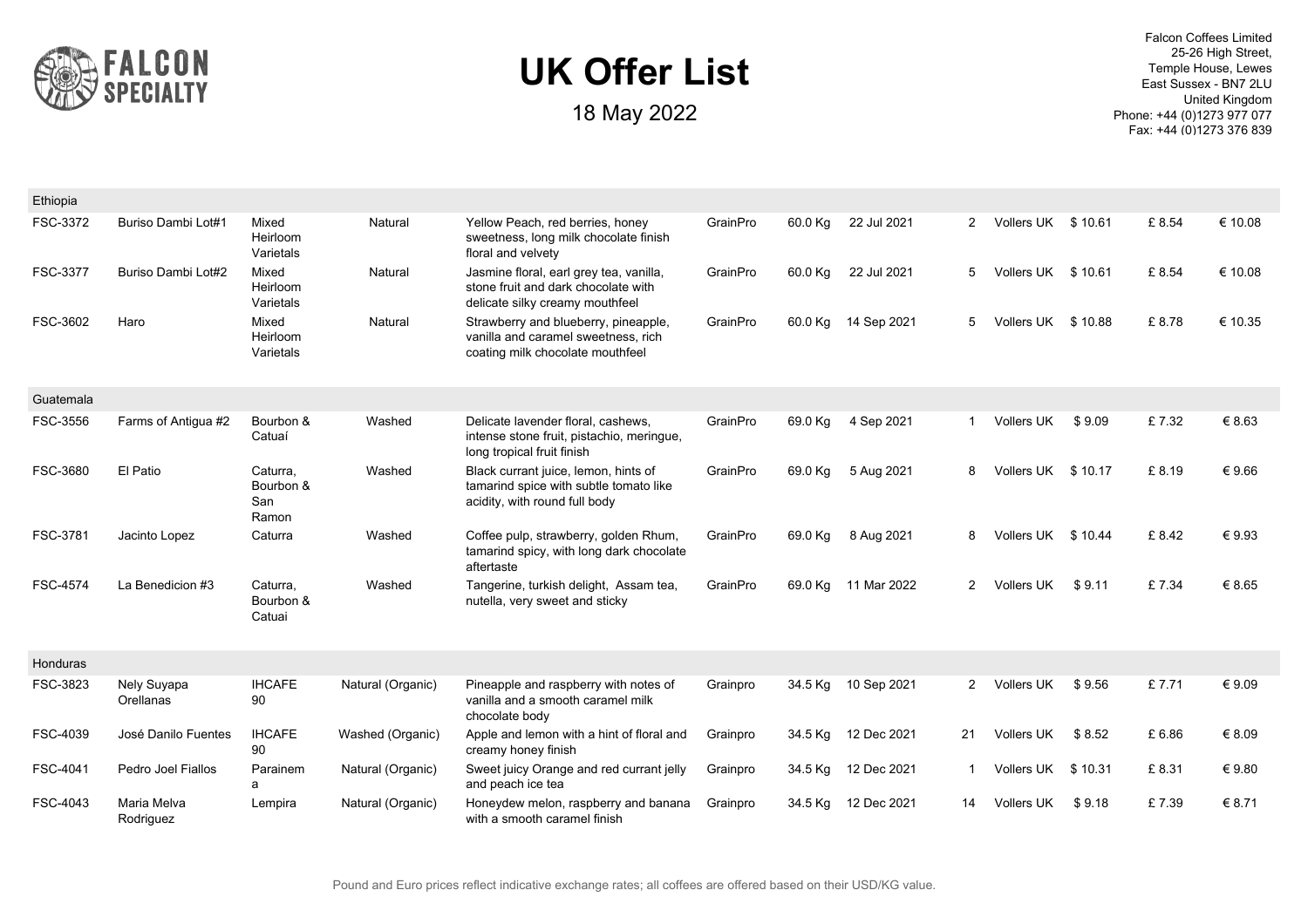

| FSC-4044        | Virgilio Mejia<br>Membreno             | Red<br>Catuai                 | Natural           | Rum and raisin with notes of marzipan.<br>macerated cherries with a hazelnut<br>chocolate finish                       | Grainpro | 34.5 Kg | 12 Dec 2021         | 21           | Vollers UK \$10.50 |         | £8.46   | € 9.97  |
|-----------------|----------------------------------------|-------------------------------|-------------------|------------------------------------------------------------------------------------------------------------------------|----------|---------|---------------------|--------------|--------------------|---------|---------|---------|
| FSC-4045        | Reynaldo Antonio<br>Pineda             | <b>TBC</b>                    | Washed            | Greengage and toffee apple with notes of<br>black tea and milk chocolate finish                                        | Grainpro | 34.5 Kg | 12 Dec 2021         | 28           | Vollers UK         | \$8.73  | £7.03   | € 8.30  |
| FSC-4049        | Virgilio Mejia<br>Membreño             | Red<br>Catuai                 | Washed            | Orange marmalade and plum jam with a<br>sweet brown sugar body and floral finish                                       | Grainpro | 34.5 Kg | 12 Dec 2021         | 5            | Vollers UK         | \$9.18  | £7.39   | € 8.71  |
| FSC-4252        | Aruco Blend                            | Mixed                         | Natural (Organic) | Plum and cherry with dark chocolate,<br>tamarind with a spiced rum cream finish                                        | Grainpro | 69.0 Kg | 5 Feb 2022          | $\mathbf{2}$ | <b>Vollers UK</b>  | \$8.51  | £6.86   | € 8.09  |
| FSC-4571        | Guacamayas                             | Mixed                         | Natural (Organic) | Strawberry, peach, and dark chocolate<br>aftertaste full round body                                                    | Grainpro |         | 34.5 Kg 11 Mar 2022 | 4            | Vollers UK         | \$10.31 | £8.31   | € 9.80  |
| Indonesia       |                                        |                               |                   |                                                                                                                        |          |         |                     |              |                    |         |         |         |
| FSC-3939        | Toraja                                 | S795.<br>Catuway              | Semi-Washed       | Black tea, apricot, black cherry, dark<br>chocolate, guava                                                             | Grainpro | 60.0 Kg | 5 May 2022          | $2^{\circ}$  | <b>Vollers UK</b>  | \$9.48  | £7.64   | € 9.01  |
| FSC-3940        | Rantekarua                             | USDA.<br>S795,<br>Catuway     | Natural (Organic) | Peach, mango, white chocolate,<br>redcurrant, rose                                                                     | Grainpro | 60.0 Kg | 5 May 2022          | 5            | <b>Vollers UK</b>  | \$10.40 | £8.38   | €9.89   |
| Peru            |                                        |                               |                   |                                                                                                                        |          |         |                     |              |                    |         |         |         |
| <b>FSC-4067</b> | Gonzalo Chocan<br>Lot#1                | Catuai                        | Natural           | Dried apricot, strawberry, orange<br>lemonade with smooth peach notes and<br>fresh mint finish, fruity and sweet       | Grainpro | 69.0 Kg | 1 Oct 2021          | 1            | Vollers UK         | \$10.95 | £8.83   | € 10.41 |
| FSC-4070        | Saul Menor Taica<br>Lot#2              | Caturra                       | Washed            | Star fruit, bergamot, nectarine, lime and<br>praline, velvety body and very balanced                                   | Grainpro | 69.0 Kg | 1 Oct 2021          | 1            | Vollers UK         | \$9.85  | £7.94   | €9.36   |
| FSC-4072        | Elvis Tineo Lot#1 -<br>Centroamericano | Catuai                        | Washed            | Red apple, white grape, walnut, dark<br>chocolate, and lime round and clean<br>mouthfeel                               | Grainpro | 69.0 Kg | 1 Oct 2021          | 5            | Vollers UK \$12.12 |         | £9.77   | € 11.52 |
| FSC-4193        | Andres Goicochea -<br>Geisha           | Geisha                        | Natural           | Jasmine and rose, strawberry jam, milk<br>chocolate and champagne, well<br>structured, floral, long apricot aftertaste | Grainpro | 69.0 Kg | 29 Nov 2021         | 11           | Vollers UK \$28.40 |         | £ 22.88 | € 26.98 |
| FSC-4194        | Marcelino Chinguel<br>Lot#2            | Costa<br>Rica 95              | Natural           | Elderflower, mango and papaya,<br>gooseberry and pink grapefruit acidity,<br>tropical juicy and sweet                  | Grainpro | 69.0 Kg | 29 Nov 2021         | 4            | Vollers UK \$26.40 |         | £ 21.26 | € 25.08 |
| <b>FSC-4197</b> | Marlon Baca Lot#1                      | Bourbon.<br>Pache &<br>Typica | Natural           | Passion fruit, fig. strawberry, lime and<br>milk chocolate, creamy and delicate                                        | Grainpro | 69.0 Kg | 29 Nov 2021         | 1            | Vollers UK \$11.00 |         | £8.86   | € 10.45 |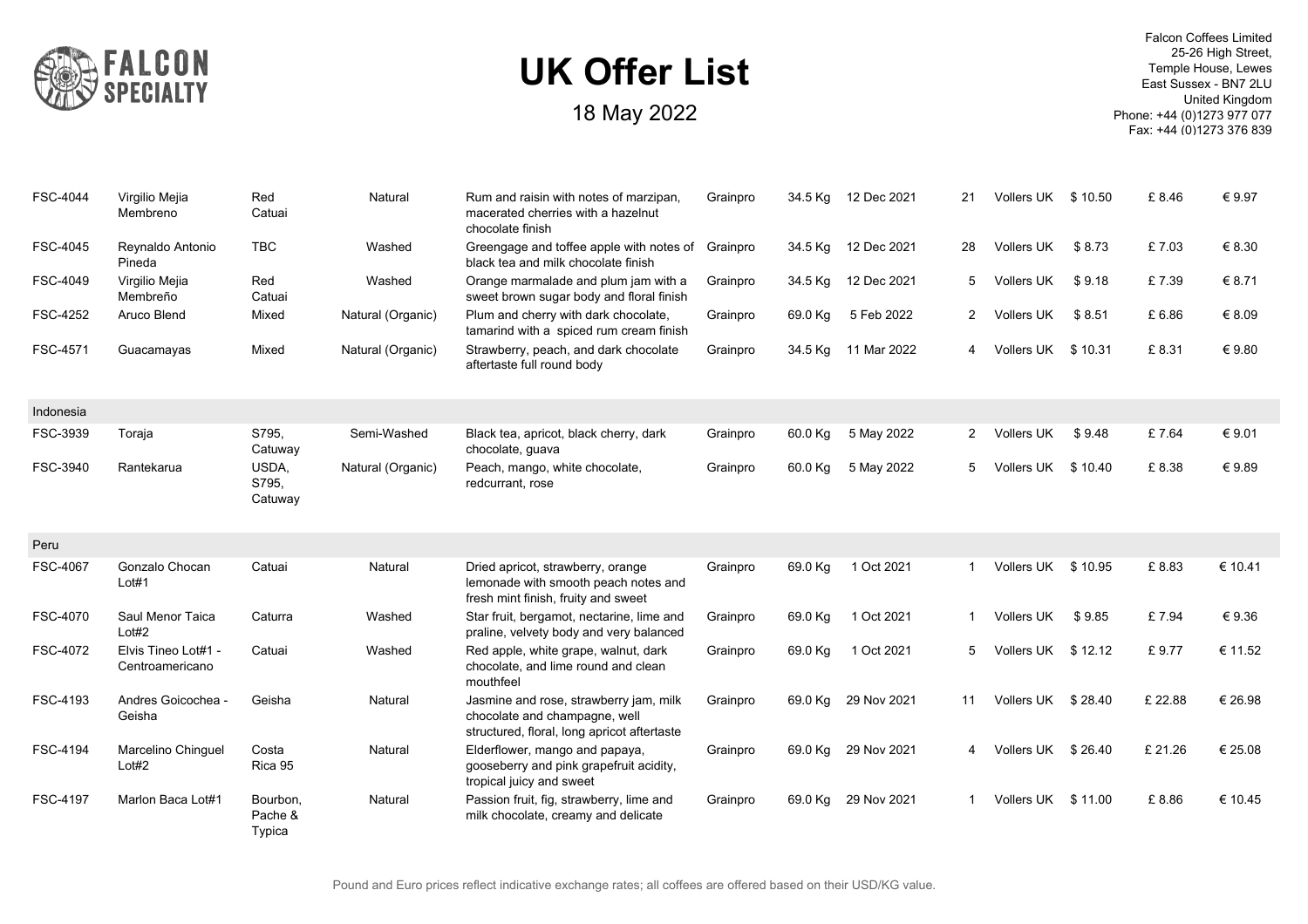

| FSC-4201        | Efrain Carhuallocllo -<br>Lot#1 | Caturra,<br>Bourbon             | Washed           | Orange mandarine, black tea, yellow<br>apple, millionaire shortbread, round and<br>silkv                                                   | Grainpro | 69.0 Kg | 29 Nov 2021 | $\overline{2}$ | Vollers UK         | \$10.11 | £8.15  | €9.62   |
|-----------------|---------------------------------|---------------------------------|------------------|--------------------------------------------------------------------------------------------------------------------------------------------|----------|---------|-------------|----------------|--------------------|---------|--------|---------|
| FSC-4202        | Roger Chilcon                   | Caturra.<br>Bourbon &<br>Pache  | Washed           | Apricot, raspberry and tomato with a<br>grapefruit acidity, lemon curd sweetness,<br>notes of black tea and a buttery body.<br>Complex cup | Grainpro | 69.0 Kg | 22 Nov 2021 | 5              | <b>AGC</b>         | \$9.90  | £7.98  | € 9.41  |
| <b>FSC-4227</b> | Apaylla Natural                 | Mixed                           | Natural          | Pineapple, red berries, lemon, sweet<br>nutty finish with cocoa notes                                                                      | GrainPro | 69.0 Kg | 16 Dec 2021 | 149            | Vollers UK         | \$10.42 | £8.40  | €9.91   |
| <b>FSC-4228</b> | San Fernando Natural            | Mixed                           | Natural          | Mango, strawberry, dark chocolate, plum<br>and caramel sweetness, long stone fruit<br>finish                                               | GrainPro | 69.0 Kg | 16 Dec 2021 | 55             | Vollers UK \$10.98 |         | £8.85  | € 10.43 |
| <b>FSC-4250</b> | San Fernando                    | Mixed                           | Washed (Organic) | Sweet lemon, dark chocolate, caramel,<br>spicy gingerbread finish                                                                          | GrainPro | 69.0 Kg | 28 Jan 2022 | 47             | Vollers UK         | \$8.81  | £7.11  | € 8.38  |
| FSC-4251        | Evaristo Palomino               | Caturra &<br>Bourbon            | Washed (Organic) | Peach, mandarine raspberry, white<br>sugar, juicy fruity and sweet                                                                         | GrainPro | 69.0 Kg | 28 Jan 2022 | 12             | Vollers UK \$10.50 |         | £8.46  | € 9.97  |
| FSC-4319        | Hugo Marino Laura               | Caturra &<br>Bourbon            | Washed (Organic) | Blood orange, yellow apple, toffee, milk<br>chocolate with hints of roasted hazelnut<br>and round mouthfeel                                | GrainPro | 69.0 Kg | 28 Jan 2022 | 6              | Vollers UK         | \$10.50 | £8.46  | € 9.97  |
| FSC-4320        | Lucio Luque Vasquez             | Caturra,<br>Bourbon &<br>Typica | Washed (Organic) | Nectarine, dark chocolate, dark cherries,<br>full bodied with long caramel aftertaste                                                      | GrainPro | 69.0 Kg | 28 Jan 2022 | 6              | Vollers UK \$10.50 |         | £8.46  | € 9.97  |
| FSC-4321        | Fredy Huachohillca              | Caturra,<br>Bourbon &<br>Typica | Washed (Organic) | Floral, orange and polenta cake, raw<br>honey, sweet and delicate cup                                                                      | GrainPro | 69.0 Kg | 28 Jan 2022 | 27             | Vollers UK         | \$10.50 | £8.46  | € 9.97  |
| <b>FSC-4327</b> | Pedro Garcia Lot#7              | Caturra                         | Washed           | Stone fruits, cherry and cola with dark<br>chocolate cake notes and a hazelnuts<br>finish                                                  | Grainpro | 69.0 Kg | 26 Jan 2022 | $\mathbf{1}$   | <b>Vollers UK</b>  | \$8.78  | £7.07  | € 8.34  |
| FSC-4572        | Elevi Rufasto Lot#2             | Caturra &<br>Typica             | Washed           | Red fruits, complex citrus of sweet lemon<br>and orange, milk chocolate, sweet<br>caramel-like mouthfeel                                   | Grainpro | 69.0 Kg | 11 Mar 2022 | 20             | Vollers UK         | \$8.81  | £7.11  | € 8.38  |
| FSC-4573        | Gregorio Esquen<br>Lot#1        | Caturra                         | Washed           | Mango, strawberry, dried fig and dark<br>cherry, clean cup with sweet long toffee<br>finish                                                | Grainpro | 69.0 Kg | 11 Mar 2022 | 6              | Vollers UK         | \$9.60  | £7.73  | € 9.11  |
| <b>FSC-4575</b> | Fidel Huancas Lot#1             | Caturra &<br>Pache              | Washed           | Orange, spiced plums with notes of<br>marzipan, scotch and caramel, lemon<br>acidity and lactic creamy body                                | Grainpro | 69.0 Kg | 11 Mar 2022 | 15             | Vollers UK         | \$13.37 | £10.77 | € 12.69 |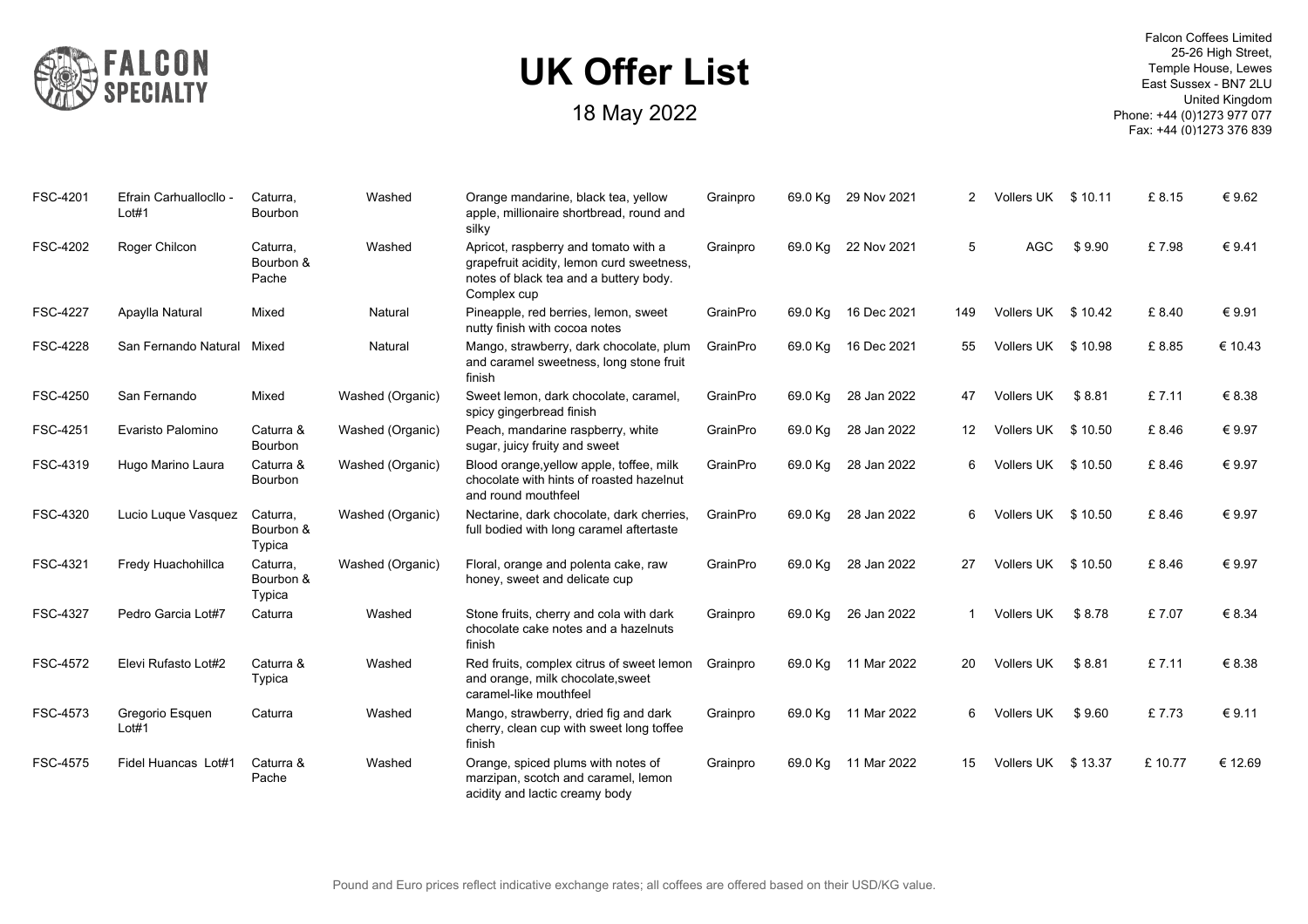

| Rwanda          |                             |                       |                   |                                                                                                           |         |         |                     |              |                    |         |        |         |
|-----------------|-----------------------------|-----------------------|-------------------|-----------------------------------------------------------------------------------------------------------|---------|---------|---------------------|--------------|--------------------|---------|--------|---------|
| FSC-3911        | Gatare 165                  | Red<br>Bourbon        | Washed            | Jasmine tea, vanilla, lemonade and<br>stone fruit, floral and spicy with long<br>creamy finish            | Ecotact | 60.0 Kg | 25 Oct 2021         | -1           | <b>Vollers UK</b>  | \$9.56  | £7.71  | € 9.09  |
| FSC-3994        | Kanya 019                   | Red<br><b>Bourbon</b> | Washed            | Vanilla, blackberry, fig, toffee, roasted<br>hazelnut, very sweet and velvety                             | Ecotact | 60.0 Kg | 12 Dec 2021         | 8            | Vollers UK         | \$9.01  | £7.27  | € 8.57  |
| FSC-4001        | Gishyta 117                 | Red<br>Bourbon        | Washed            | Pineapple, pistacchio, blueberry, apricot<br>jam, very tropical, fruity with delicate tea-<br>like body   | Ecotact |         | 60.0 Kg 12 Dec 2021 | -1           | Vollers UK         | \$9.59  | £7.73  | € 9.11  |
| <b>FSC-4008</b> | Bwenda 441                  | Red<br>Bourbon        | Natural           | Pineapple, forest berries, earl grey tea,<br>black grape, tropical and fruity                             | Ecotact | 60.0 Kg | 4 Dec 2021          | $2^{\circ}$  | <b>Vollers UK</b>  | \$9.42  | £7.59  | € 8.95  |
| FSC-4011        | Horizon 444                 | Red<br>Bourbon        | Natural           | Red currant and raspberry, lemon<br>drizzle, morello cherry and milk<br>chocolate, bold and juicy         | Ecotact | 60.0 Kg | 4 Dec 2021          | $\mathbf{2}$ | <b>Vollers UK</b>  | \$9.81  | £7.91  | € 9.32  |
| Yemen           |                             |                       |                   |                                                                                                           |         |         |                     |              |                    |         |        |         |
| FSC-3917        | Harazi Wadi Almaa           | Jaadi                 | Anaerobic Natural | Peach and raspberry with rose florals,<br>turkish delight, notes of champagne and<br>a honey sweet finish | Ecotact | 30.0 Kg | 27 Oct 2021         | 5            | Vollers UK \$43.20 |         | £34.82 | €41.06  |
| FSC-3918        | Harazi Wadi Almaa -<br>2418 | Jaadi                 | Anaerobic Natural | Pineapple and watermelon with hints of<br>cinnamon, marshmallow and milk<br>chocolate                     | Ecotact |         | 30.0 Kg 27 Oct 2021 | $7^{\circ}$  | Vollers UK \$40.00 |         | £32.22 | € 38.00 |
| FSC-3919        | Harazi Wadi Almaa<br>2303   | Jaadi                 | Anaerobic Natural | Fermented strawberry with plum, sticky<br>dates and hints of vanilla and spiced rum                       | Ecotact | 30.0 Kg | 27 Oct 2021         | 8            | Vollers UK \$40.00 |         | £32.22 | € 38.00 |
| FSC-3920        | Harazi Wadi Almaa<br>2145   | Jaadi                 | Anaerobic Natural | Rhubarb crumble, guava and blueberry<br>with papaya and a heavy toffee body                               | Ecotact | 30.0 Kg | 27 Oct 2021         | 9            | Vollers UK         | \$40.00 | £32.22 | € 38.00 |
| FSC-3921        | Harazi - 3002               | Jaadi                 | Natural           | Red apple, pear and a creamy custard<br>body with a sweet milk chocolate finish                           | Ecotact | 30.0 Kg | 27 Oct 2021         | 4            | Vollers UK         | \$15.00 | £12.08 | € 14.24 |
| FSC-3923        | Harazi 2604                 | Jaadi                 | Natural           | Papaya, strawberry with chantilly cream,<br>lime and a hints of rum with brown sugar                      | Ecotact | 30.0 Kg | 27 Oct 2021         | 3            | <b>Vollers UK</b>  | \$9.97  | £8.03  | € 9.47  |
| FSC-3924        | Harazi 2390                 | Jaadi                 | Natural           | Raspberry and strawberry with a heavy<br>full fat cream milky body and a milk<br>chocolate finish         | Ecotact | 30.0 Kg | 27 Oct 2021         | $\mathbf{2}$ | Vollers UK \$14.00 |         | £11.28 | € 13.30 |
| FSC-3925        | Harazi 2673                 | Jaadi                 | Natural           | Green apple, lemon and white sugar with<br>marzipan and a smooth buttery body                             | Ecotact | 30.0 Kg | 27 Oct 2021         | 24           | Vollers UK         | \$12.00 | £9.66  | € 11.40 |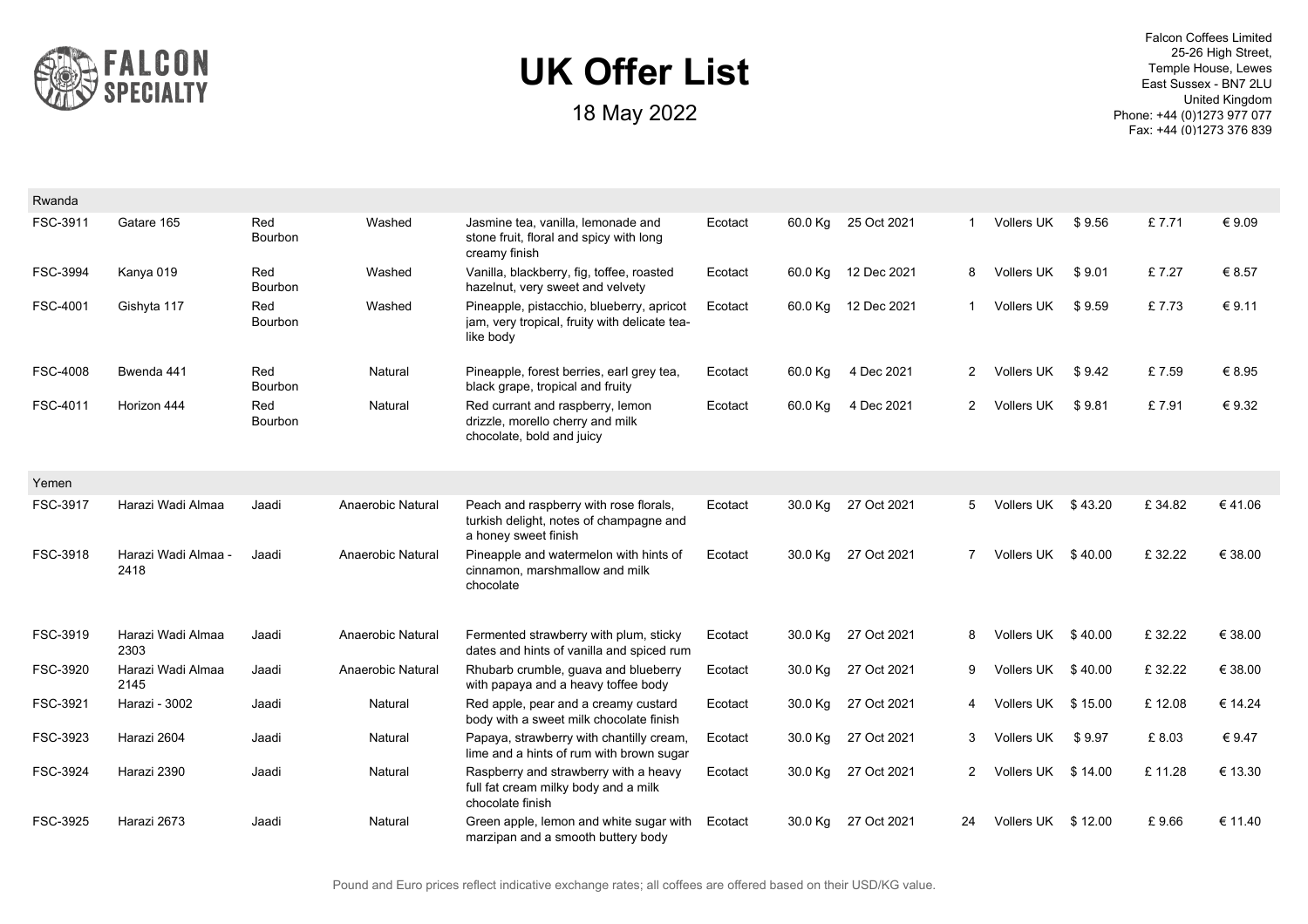

18 May 2022

| FSC-3926 | Ismaeli 2628 | Jaadi | Natural | Dried apricot and fig with blackcurrant<br>cordial notes of tamarind and a smooth<br>silky caramel body | Ecotact | 30.0 Kg | 27 Oct 2021 |    | Vollers UK        | \$9.97  | £8.03  | €9.47   |
|----------|--------------|-------|---------|---------------------------------------------------------------------------------------------------------|---------|---------|-------------|----|-------------------|---------|--------|---------|
| FSC-3927 | Howari 2611  | Jaadi | Natural | Pink Grapefruit and bergamot with<br>apricot compote and a sweet maple<br>syrup body                    | Ecotact | 30.0 Kg | 27 Oct 2021 | 21 | <b>Vollers UK</b> | \$14.00 | £11.28 | € 13.30 |